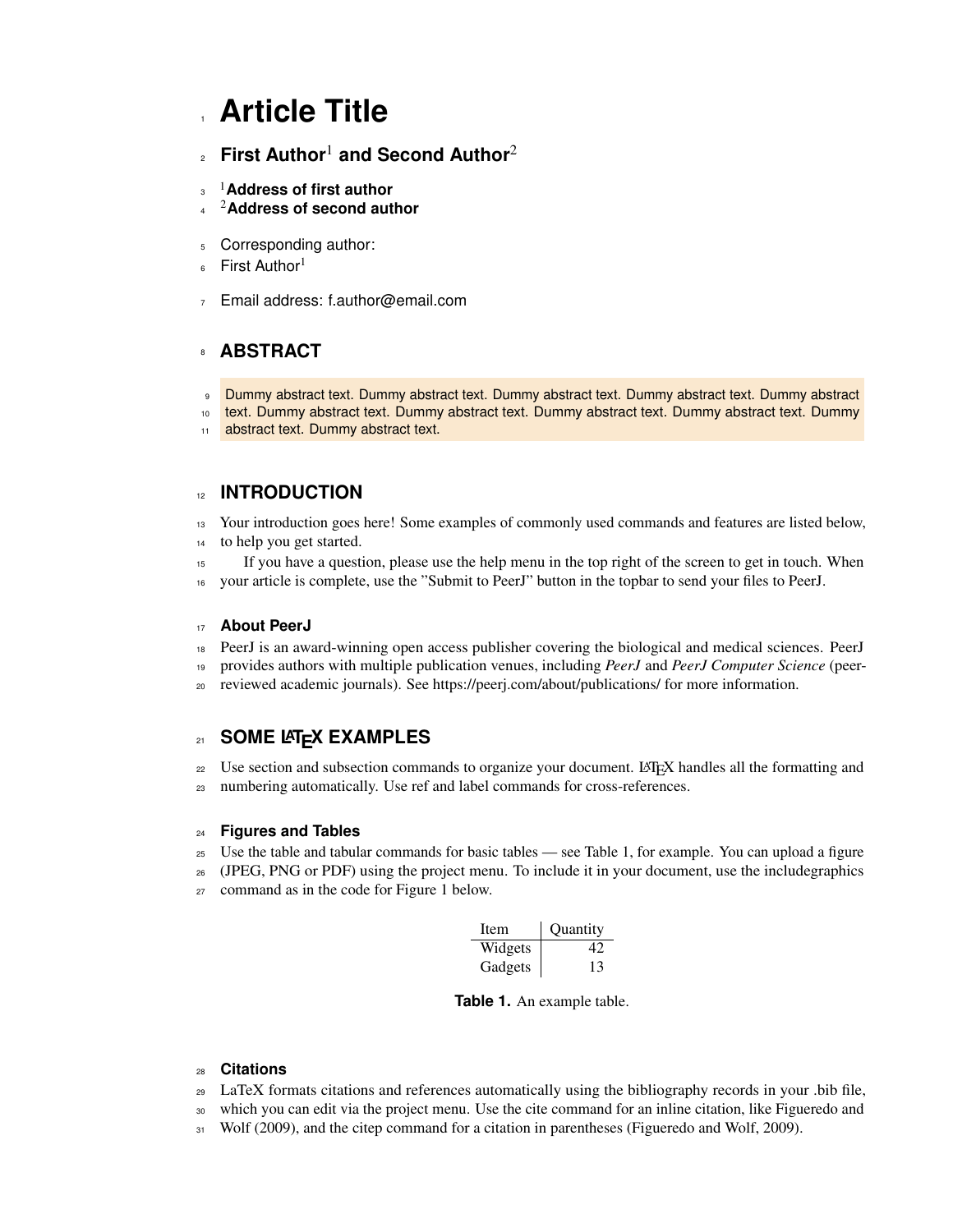

**Figure 1.** An example image.

#### <sup>32</sup> **Mathematics**

LATEX is great at typesetting mathematics. Let  $X_1, X_2, \ldots, X_n$  be a sequence of independent and identically distributed random variables with  $E[X_i] = \mu$  and  $Var[X_i] = \sigma^2 < \infty$ , and let

$$
S_n = \frac{X_1 + X_2 + \dots + X_n}{n} = \frac{1}{n} \sum_{i=1}^{n} X_i
$$

33 denote their mean. Then as *n* approaches infinity, the random variables  $\sqrt{n}(S_n - \mu)$  converge in distribution 34 to a normal  $\mathcal{N}(0, \sigma^2)$ .

#### <sup>35</sup> **Lists**

- <sup>36</sup> You can make lists with automatic numbering . . .
- <sup>37</sup> 1. Like this,
- <sup>38</sup> 2. and like this.
- <sup>39</sup> . . . or bullet points . . .
- <sup>40</sup> Like this,
- 41 and like this.
- <sup>42</sup> . . . or with words and descriptions . . .
- <sup>43</sup> Word Definition
- <sup>44</sup> Concept Explanation
- <sup>45</sup> Idea Text

<sup>46</sup> We hope you find writeLAT<sub>E</sub>X useful for your PeerJ submission, and please let us know if you have any<br><sup>47</sup> feedback. Further examples with dummy text are included in the following pages. feedback. Further examples with dummy text are included in the following pages.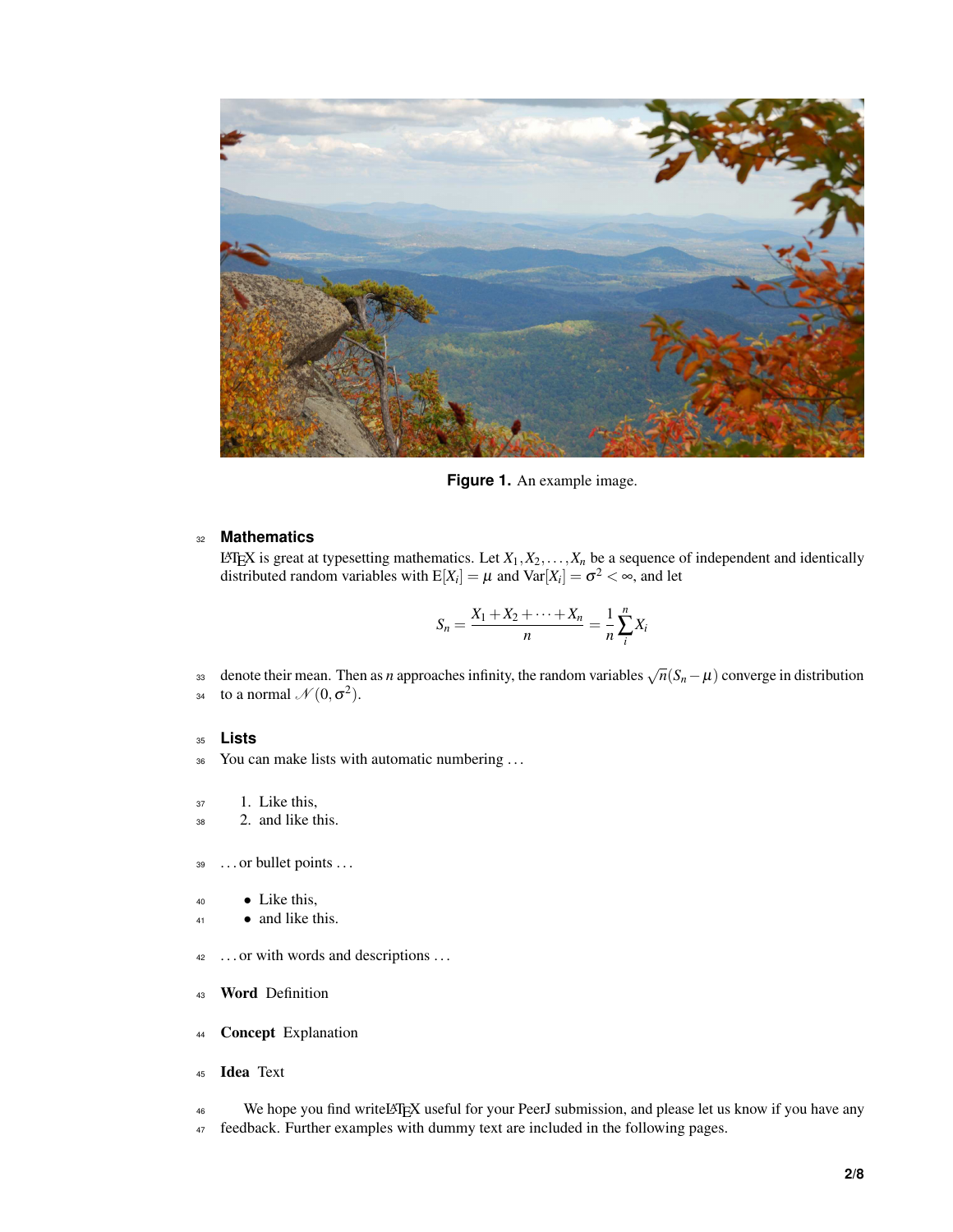## **METHODS**

Quisque ullamcorper placerat ipsum. Cras nibh. Morbi vel justo vitae lacus tincidunt ultrices. Lorem

ipsum dolor sit amet, consectetuer adipiscing elit. In hac habitasse platea dictumst. Integer tempus

convallis augue. Etiam facilisis. Nunc elementum fermentum wisi. Aenean placerat. Ut imperdiet, enim

sed gravida sollicitudin, felis odio placerat quam, ac pulvinar elit purus eget enim. Nunc vitae tortor.

Proin tempus nibh sit amet nisl. Vivamus quis tortor vitae risus porta vehicula.

$$
\cos^3 \theta = \frac{1}{4} \cos \theta + \frac{3}{4} \cos 3\theta \tag{1}
$$

 Fusce mauris. Vestibulum luctus nibh at lectus. Sed bibendum, nulla a faucibus semper, leo velit ultricies tellus, ac venenatis arcu wisi vel nisl. Vestibulum diam. Aliquam pellentesque, augue quis sagittis posuere, turpis lacus congue quam, in hendrerit risus eros eget felis. Maecenas eget erat in sapien mattis porttitor. Vestibulum porttitor. Nulla facilisi. Sed a turpis eu lacus commodo facilisis. Morbi fringilla, wisi in dignissim interdum, justo lectus sagittis dui, et vehicula libero dui cursus dui. Mauris tempor ligula sed lacus. Duis cursus enim ut augue. Cras ac magna. Cras nulla. Nulla egestas. Curabitur a leo. Quisque egestas wisi eget nunc. Nam feugiat lacus vel est. Curabitur consectetuer.

#### **Subsection**

 Suspendisse vel felis. Ut lorem lorem, interdum eu, tincidunt sit amet, laoreet vitae, arcu. Aenean faucibus pede eu ante. Praesent enim elit, rutrum at, molestie non, nonummy vel, nisl. Ut lectus eros, malesuada sit amet, fermentum eu, sodales cursus, magna. Donec eu purus. Quisque vehicula, urna sed ultricies auctor, pede lorem egestas dui, et convallis elit erat sed nulla. Donec luctus. Curabitur et nunc. Aliquam dolor odio, commodo pretium, ultricies non, pharetra in, velit. Integer arcu est, nonummy in, fermentum faucibus, egestas vel, odio.

 **Paragraph** Sed commodo posuere pede. Mauris ut est. Ut quis purus. Sed ac odio. Sed vehicula hendrerit sem. Duis non odio. Morbi ut dui. Sed accumsan risus eget odio. In hac habitasse platea dictumst. Pellentesque non elit. Fusce sed justo eu urna porta tincidunt. Mauris felis odio, sollicitudin sed, volutpat a, ornare ac, erat. Morbi quis dolor. Donec pellentesque, erat ac sagittis semper, nunc dui lobortis purus, quis congue purus metus ultricies tellus. Proin et quam. Class aptent taciti sociosqu ad litora torquent per conubia nostra, per inceptos hymenaeos. Praesent sapien turpis, fermentum vel, eleifend faucibus, vehicula eu, lacus.

 **Paragraph** Pellentesque habitant morbi tristique senectus et netus et malesuada fames ac turpis egestas. Donec odio elit, dictum in, hendrerit sit amet, egestas sed, leo. Praesent feugiat sapien aliquet odio. Integer vitae justo. Aliquam vestibulum fringilla lorem. Sed neque lectus, consectetuer at, consectetuer sed, eleifend ac, lectus. Nulla facilisi. Pellentesque eget lectus. Proin eu metus. Sed porttitor. In hac habitasse platea dictumst. Suspendisse eu lectus. Ut mi mi, lacinia sit amet, placerat et, mollis vitae, dui. Sed ante tellus, tristique ut, iaculis eu, malesuada ac, dui. Mauris nibh leo, facilisis non, adipiscing quis, 81 ultrices a, dui.

#### **Subsection**

83 Morbi luctus, wisi viverra faucibus pretium, nibh est placerat odio, nec commodo wisi enim eget quam. Quisque libero justo, consectetuer a, feugiat vitae, porttitor eu, libero. Suspendisse sed mauris vitae elit sollicitudin malesuada. Maecenas ultricies eros sit amet ante. Ut venenatis velit. Maecenas sed mi

eget dui varius euismod. Phasellus aliquet volutpat odio. Vestibulum ante ipsum primis in faucibus orci

luctus et ultrices posuere cubilia Curae; Pellentesque sit amet pede ac sem eleifend consectetuer. Nullam

- elementum, urna vel imperdiet sodales, elit ipsum pharetra ligula, ac pretium ante justo a nulla. Curabitur
- tristique arcu eu metus. Vestibulum lectus. Proin mauris. Proin eu nunc eu urna hendrerit faucibus.
- Aliquam auctor, pede consequat laoreet varius, eros tellus scelerisque quam, pellentesque hendrerit ipsum 91 dolor sed augue. Nulla nec lacus.
- 92 Reference to Figure 2.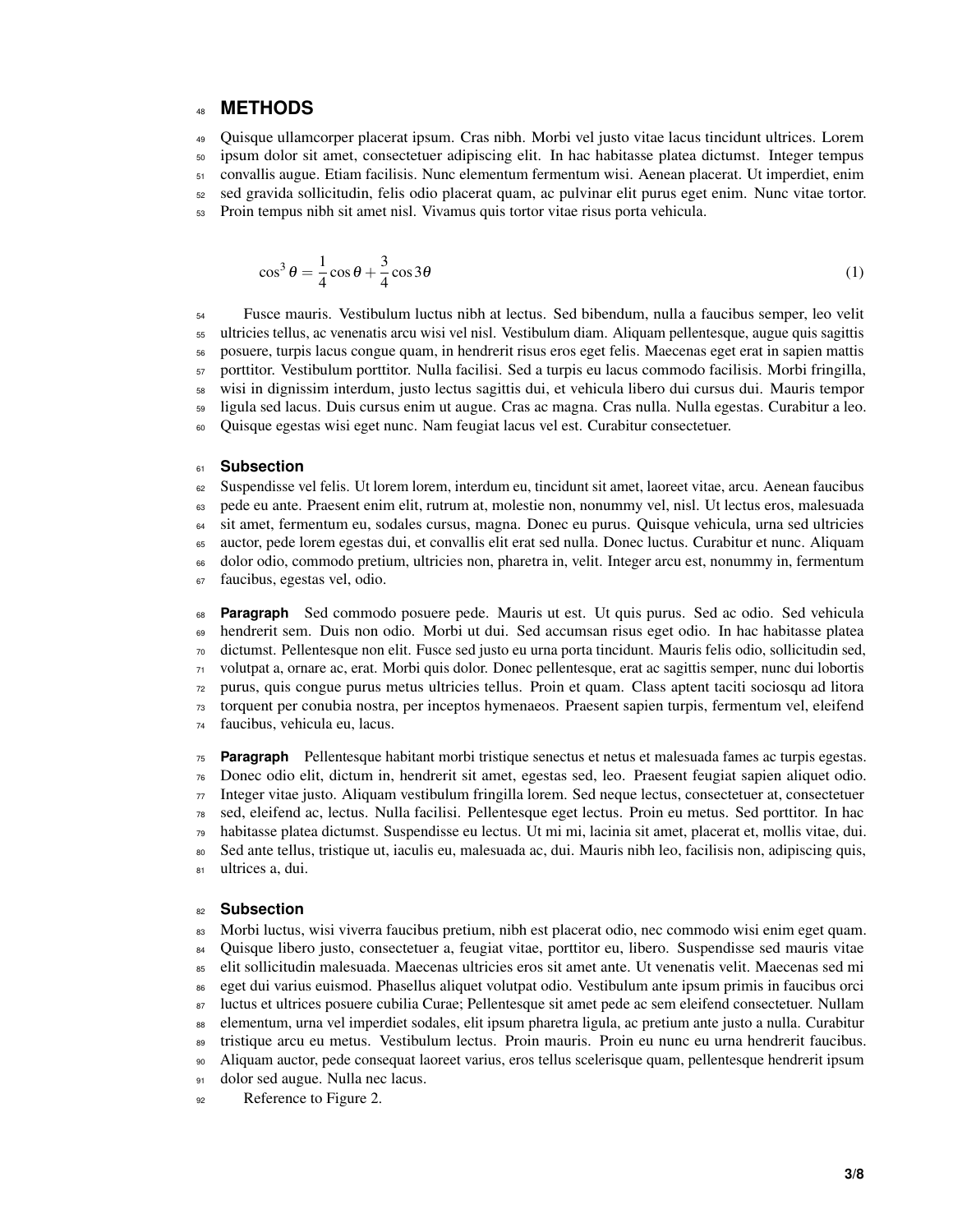

**Figure 2.** In-text Picture

# **RESULTS**

Suspendisse vitae elit. Aliquam arcu neque, ornare in, ullamcorper quis, commodo eu, libero. Fusce

sagittis erat at erat tristique mollis. Maecenas sapien libero, molestie et, lobortis in, sodales eget, dui.

Morbi ultrices rutrum lorem. Nam elementum ullamcorper leo. Morbi dui. Aliquam sagittis. Nunc

placerat. Pellentesque tristique sodales est. Maecenas imperdiet lacinia velit. Cras non urna. Morbi eros

pede, suscipit ac, varius vel, egestas non, eros. Praesent malesuada, diam id pretium elementum, eros sem

dictum tortor, vel consectetuer odio sem sed wisi.

#### **Subsection**

 Sed feugiat. Cum sociis natoque penatibus et magnis dis parturient montes, nascetur ridiculus mus. Ut pellentesque augue sed urna. Vestibulum diam eros, fringilla et, consectetuer eu, nonummy id, sapien. Nullam at lectus. In sagittis ultrices mauris. Curabitur malesuada erat sit amet massa. Fusce blandit.

Aliquam erat volutpat. Aliquam euismod. Aenean vel lectus. Nunc imperdiet justo nec dolor.

#### *Subsubsection*

 Etiam euismod. Fusce facilisis lacinia dui. Suspendisse potenti. In mi erat, cursus id, nonummy sed, ullamcorper eget, sapien. Praesent pretium, magna in eleifend egestas, pede pede pretium lorem, quis consectetuer tortor sapien facilisis magna. Mauris quis magna varius nulla scelerisque imperdiet. Aliquam non quam. Aliquam porttitor quam a lacus. Praesent vel arcu ut tortor cursus volutpat. In vitae pede quis diam bibendum placerat. Fusce elementum convallis neque. Sed dolor orci, scelerisque ac, dapibus nec, ultricies ut, mi. Duis nec dui quis leo sagittis commodo.

#### *Subsubsection*

Etiam ac leo a risus tristique nonummy. Donec dignissim tincidunt nulla. Vestibulum rhoncus molestie

odio. Sed lobortis, justo et pretium lobortis, mauris turpis condimentum augue, nec ultricies nibh arcu

pretium enim. Nunc purus neque, placerat id, imperdiet sed, pellentesque nec, nisl. Vestibulum imperdiet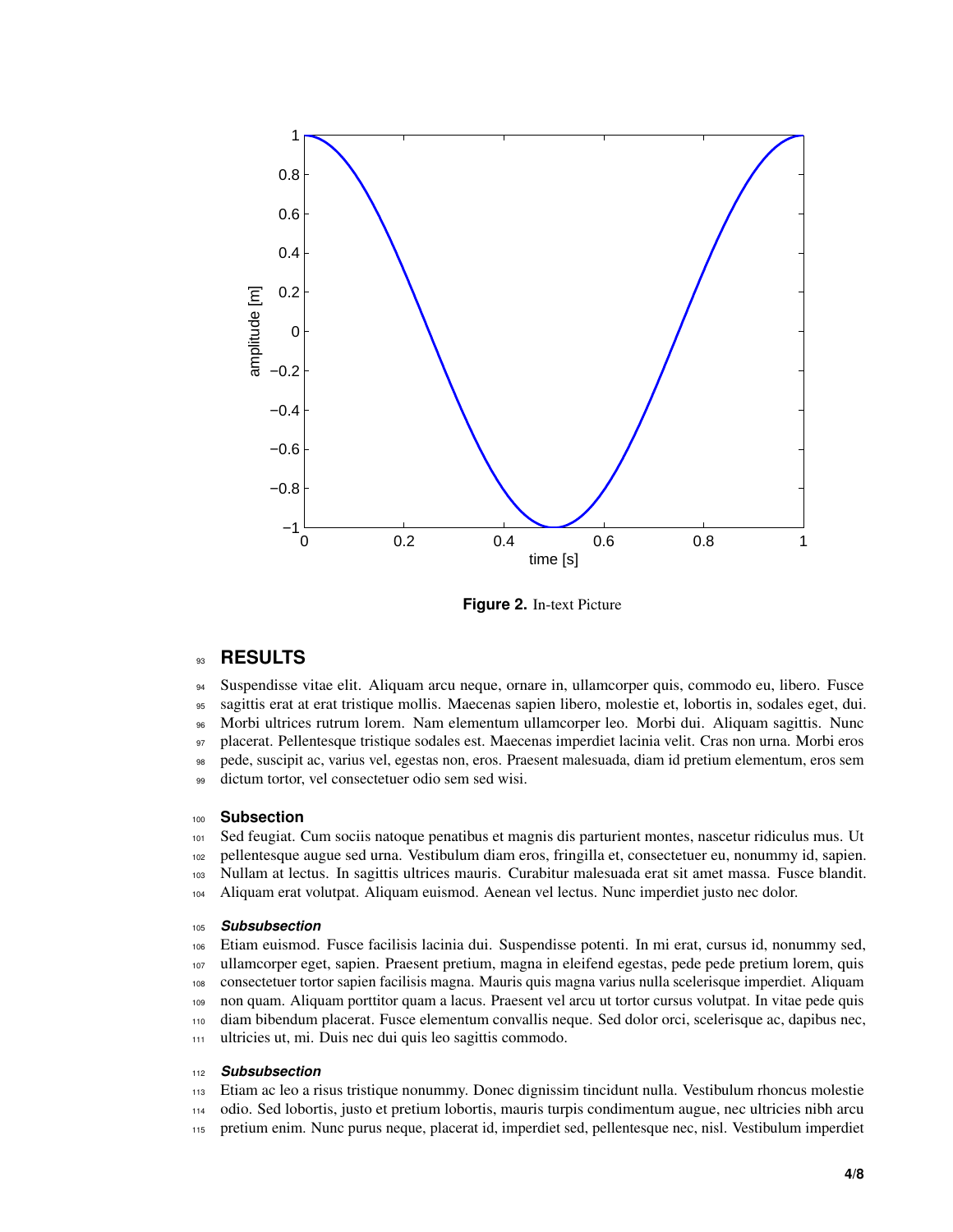neque non sem accumsan laoreet. In hac habitasse platea dictumst. Etiam condimentum facilisis libero.

Suspendisse in elit quis nisl aliquam dapibus. Pellentesque auctor sapien. Sed egestas sapien nec lectus.

Pellentesque vel dui vel neque bibendum viverra. Aliquam porttitor nisl nec pede. Proin mattis libero vel

turpis. Donec rutrum mauris et libero. Proin euismod porta felis. Nam lobortis, metus quis elementum

commodo, nunc lectus elementum mauris, eget vulputate ligula tellus eu neque. Vivamus eu dolor.

## **Subsection**

 Nulla in ipsum. Praesent eros nulla, congue vitae, euismod ut, commodo a, wisi. Pellentesque habitant morbi tristique senectus et netus et malesuada fames ac turpis egestas. Aenean nonummy magna non leo. Sed felis erat, ullamcorper in, dictum non, ultricies ut, lectus. Proin vel arcu a odio lobortis euismod. Vestibulum ante ipsum primis in faucibus orci luctus et ultrices posuere cubilia Curae; Proin ut est. Aliquam odio. Pellentesque massa turpis, cursus eu, euismod nec, tempor congue, nulla. Duis viverra gravida mauris. Cras tincidunt. Curabitur eros ligula, varius ut, pulvinar in, cursus faucibus, augue.

 Nulla mattis luctus nulla. Duis commodo velit at leo. Aliquam vulputate magna et leo. Nam vestibulum ullamcorper leo. Vestibulum condimentum rutrum mauris. Donec id mauris. Morbi molestie justo et pede. Vivamus eget turpis sed nisl cursus tempor. Curabitur mollis sapien condimentum nunc. In wisi nisl, malesuada at, dignissim sit amet, lobortis in, odio. Aenean consequat arcu a ante. Pellentesque porta elit sit amet orci. Etiam at turpis nec elit ultricies imperdiet. Nulla facilisi. In hac habitasse platea dictumst. Suspendisse viverra aliquam risus. Nullam pede justo, molestie nonummy, scelerisque eu, facilisis vel, arcu.

 Curabitur tellus magna, porttitor a, commodo a, commodo in, tortor. Donec interdum. Praesent scelerisque. Maecenas posuere sodales odio. Vivamus metus lacus, varius quis, imperdiet quis, rhoncus a, turpis. Etiam ligula arcu, elementum a, venenatis quis, sollicitudin sed, metus. Donec nunc pede, tincidunt in, venenatis vitae, faucibus vel, nibh. Pellentesque wisi. Nullam malesuada. Morbi ut tellus ut pede tincidunt porta. Lorem ipsum dolor sit amet, consectetuer adipiscing elit. Etiam congue neque id dolor.

 Donec et nisl at wisi luctus bibendum. Nam interdum tellus ac libero. Sed sem justo, laoreet vitae, fringilla at, adipiscing ut, nibh. Maecenas non sem quis tortor eleifend fermentum. Etiam id tortor ac mauris porta vulputate. Integer porta neque vitae massa. Maecenas tempus libero a libero posuere dictum. Vestibulum ante ipsum primis in faucibus orci luctus et ultrices posuere cubilia Curae; Aenean quis mauris sed elit commodo placerat. Class aptent taciti sociosqu ad litora torquent per conubia nostra, per inceptos hymenaeos. Vivamus rhoncus tincidunt libero. Etiam elementum pretium justo. Vivamus est. Morbi a tellus eget pede tristique commodo. Nulla nisl. Vestibulum sed nisl eu sapien cursus rutrum.

 Nulla non mauris vitae wisi posuere convallis. Sed eu nulla nec eros scelerisque pharetra. Nullam varius. Etiam dignissim elementum metus. Vestibulum faucibus, metus sit amet mattis rhoncus, sapien dui laoreet odio, nec ultricies nibh augue a enim. Fusce in ligula. Quisque at magna et nulla commodo consequat. Proin accumsan imperdiet sem. Nunc porta. Donec feugiat mi at justo. Phasellus facilisis ipsum quis ante. In ac elit eget ipsum pharetra faucibus. Maecenas viverra nulla in massa.

 Nulla ac nisl. Nullam urna nulla, ullamcorper in, interdum sit amet, gravida ut, risus. Aenean ac enim. In luctus. Phasellus eu quam vitae turpis viverra pellentesque. Duis feugiat felis ut enim. Phasellus pharetra, sem id porttitor sodales, magna nunc aliquet nibh, nec blandit nisl mauris at pede. Suspendisse risus risus, lobortis eget, semper at, imperdiet sit amet, quam. Quisque scelerisque dapibus nibh. Nam enim. Lorem ipsum dolor sit amet, consectetuer adipiscing elit. Nunc ut metus. Ut metus justo, auctor at, ultrices eu, sagittis ut, purus. Aliquam aliquam.

## **DISCUSSION**

 Suspendisse vitae elit. Aliquam arcu neque, ornare in, ullamcorper quis, commodo eu, libero. Fusce sagittis erat at erat tristique mollis. Maecenas sapien libero, molestie et, lobortis in, sodales eget, dui. Morbi ultrices rutrum lorem. Nam elementum ullamcorper leo. Morbi dui. Aliquam sagittis. Nunc placerat. Pellentesque tristique sodales est. Maecenas imperdiet lacinia velit. Cras non urna. Morbi eros pede, suscipit ac, varius vel, egestas non, eros. Praesent malesuada, diam id pretium elementum, eros sem dictum tortor, vel consectetuer odio sem sed wisi.

## **Subsection**

 Sed feugiat. Cum sociis natoque penatibus et magnis dis parturient montes, nascetur ridiculus mus. Ut pellentesque augue sed urna. Vestibulum diam eros, fringilla et, consectetuer eu, nonummy id, sapien.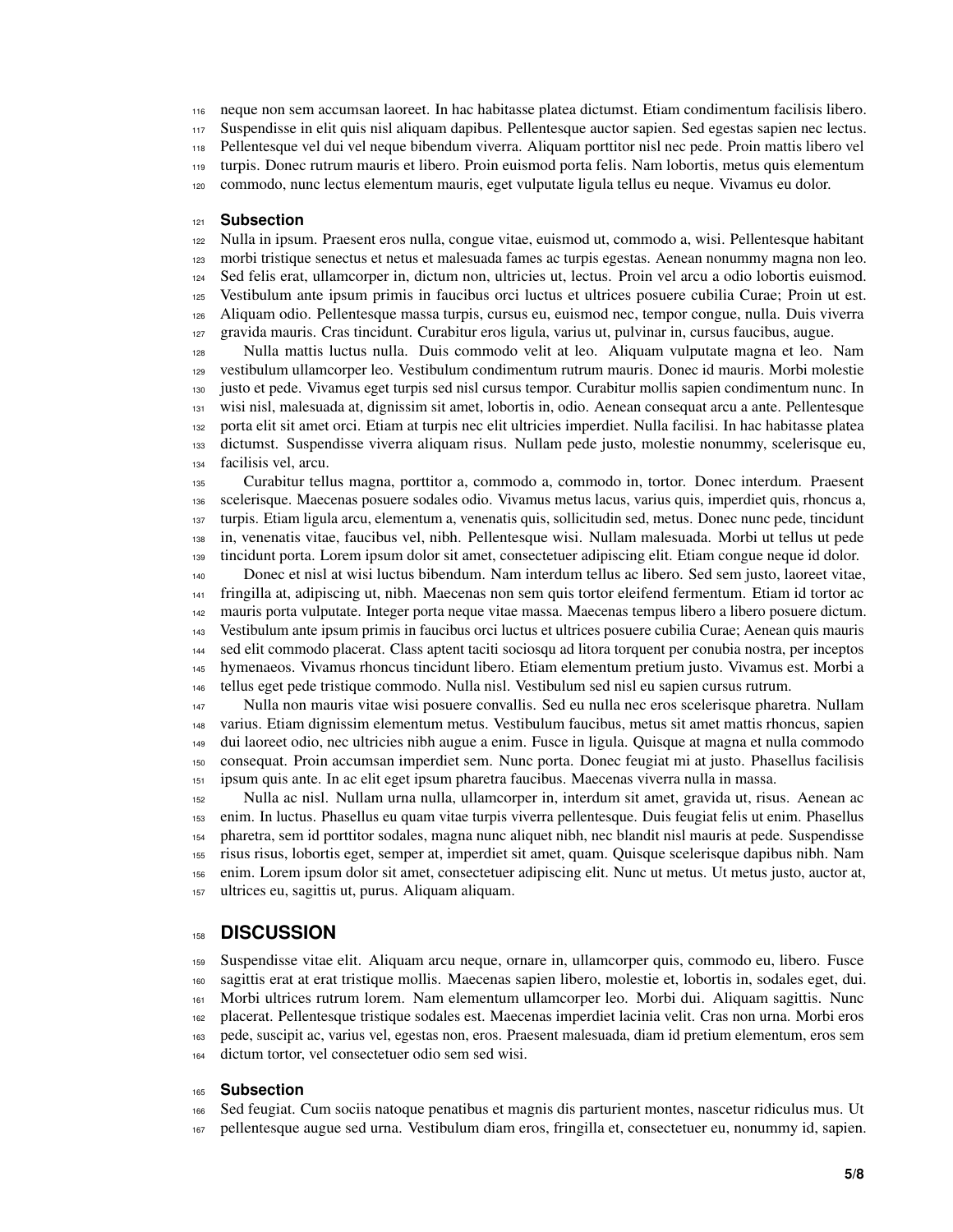Nullam at lectus. In sagittis ultrices mauris. Curabitur malesuada erat sit amet massa. Fusce blandit. Aliquam erat volutpat. Aliquam euismod. Aenean vel lectus. Nunc imperdiet justo nec dolor.

#### *Subsubsection*

 Etiam euismod. Fusce facilisis lacinia dui. Suspendisse potenti. In mi erat, cursus id, nonummy sed, ullamcorper eget, sapien. Praesent pretium, magna in eleifend egestas, pede pede pretium lorem, quis consectetuer tortor sapien facilisis magna. Mauris quis magna varius nulla scelerisque imperdiet. Aliquam non quam. Aliquam porttitor quam a lacus. Praesent vel arcu ut tortor cursus volutpat. In vitae pede quis diam bibendum placerat. Fusce elementum convallis neque. Sed dolor orci, scelerisque ac, dapibus nec, ultricies ut, mi. Duis nec dui quis leo sagittis commodo.

#### *Subsubsection*

 Etiam ac leo a risus tristique nonummy. Donec dignissim tincidunt nulla. Vestibulum rhoncus molestie odio. Sed lobortis, justo et pretium lobortis, mauris turpis condimentum augue, nec ultricies nibh arcu pretium enim. Nunc purus neque, placerat id, imperdiet sed, pellentesque nec, nisl. Vestibulum imperdiet neque non sem accumsan laoreet. In hac habitasse platea dictumst. Etiam condimentum facilisis libero. Suspendisse in elit quis nisl aliquam dapibus. Pellentesque auctor sapien. Sed egestas sapien nec lectus. Pellentesque vel dui vel neque bibendum viverra. Aliquam porttitor nisl nec pede. Proin mattis libero vel turpis. Donec rutrum mauris et libero. Proin euismod porta felis. Nam lobortis, metus quis elementum commodo, nunc lectus elementum mauris, eget vulputate ligula tellus eu neque. Vivamus eu dolor.

#### **Subsection**

 Nulla in ipsum. Praesent eros nulla, congue vitae, euismod ut, commodo a, wisi. Pellentesque habitant morbi tristique senectus et netus et malesuada fames ac turpis egestas. Aenean nonummy magna non leo. Sed felis erat, ullamcorper in, dictum non, ultricies ut, lectus. Proin vel arcu a odio lobortis euismod. Vestibulum ante ipsum primis in faucibus orci luctus et ultrices posuere cubilia Curae; Proin ut est. Aliquam odio. Pellentesque massa turpis, cursus eu, euismod nec, tempor congue, nulla. Duis viverra gravida mauris. Cras tincidunt. Curabitur eros ligula, varius ut, pulvinar in, cursus faucibus, augue.

 Nulla mattis luctus nulla. Duis commodo velit at leo. Aliquam vulputate magna et leo. Nam vestibulum ullamcorper leo. Vestibulum condimentum rutrum mauris. Donec id mauris. Morbi molestie justo et pede. Vivamus eget turpis sed nisl cursus tempor. Curabitur mollis sapien condimentum nunc. In wisi nisl, malesuada at, dignissim sit amet, lobortis in, odio. Aenean consequat arcu a ante. Pellentesque porta elit sit amet orci. Etiam at turpis nec elit ultricies imperdiet. Nulla facilisi. In hac habitasse platea dictumst. Suspendisse viverra aliquam risus. Nullam pede justo, molestie nonummy, scelerisque eu, facilisis vel, arcu.

 Curabitur tellus magna, porttitor a, commodo a, commodo in, tortor. Donec interdum. Praesent scelerisque. Maecenas posuere sodales odio. Vivamus metus lacus, varius quis, imperdiet quis, rhoncus a, turpis. Etiam ligula arcu, elementum a, venenatis quis, sollicitudin sed, metus. Donec nunc pede, tincidunt in, venenatis vitae, faucibus vel, nibh. Pellentesque wisi. Nullam malesuada. Morbi ut tellus ut pede tincidunt porta. Lorem ipsum dolor sit amet, consectetuer adipiscing elit. Etiam congue neque id dolor.

 Donec et nisl at wisi luctus bibendum. Nam interdum tellus ac libero. Sed sem justo, laoreet vitae, fringilla at, adipiscing ut, nibh. Maecenas non sem quis tortor eleifend fermentum. Etiam id tortor ac mauris porta vulputate. Integer porta neque vitae massa. Maecenas tempus libero a libero posuere dictum. Vestibulum ante ipsum primis in faucibus orci luctus et ultrices posuere cubilia Curae; Aenean quis mauris sed elit commodo placerat. Class aptent taciti sociosqu ad litora torquent per conubia nostra, per inceptos hymenaeos. Vivamus rhoncus tincidunt libero. Etiam elementum pretium justo. Vivamus est. Morbi a tellus eget pede tristique commodo. Nulla nisl. Vestibulum sed nisl eu sapien cursus rutrum.

 Nulla non mauris vitae wisi posuere convallis. Sed eu nulla nec eros scelerisque pharetra. Nullam varius. Etiam dignissim elementum metus. Vestibulum faucibus, metus sit amet mattis rhoncus, sapien dui laoreet odio, nec ultricies nibh augue a enim. Fusce in ligula. Quisque at magna et nulla commodo consequat. Proin accumsan imperdiet sem. Nunc porta. Donec feugiat mi at justo. Phasellus facilisis ipsum quis ante. In ac elit eget ipsum pharetra faucibus. Maecenas viverra nulla in massa.

 Nulla ac nisl. Nullam urna nulla, ullamcorper in, interdum sit amet, gravida ut, risus. Aenean ac enim. In luctus. Phasellus eu quam vitae turpis viverra pellentesque. Duis feugiat felis ut enim. Phasellus pharetra, sem id porttitor sodales, magna nunc aliquet nibh, nec blandit nisl mauris at pede. Suspendisse risus risus, lobortis eget, semper at, imperdiet sit amet, quam. Quisque scelerisque dapibus nibh. Nam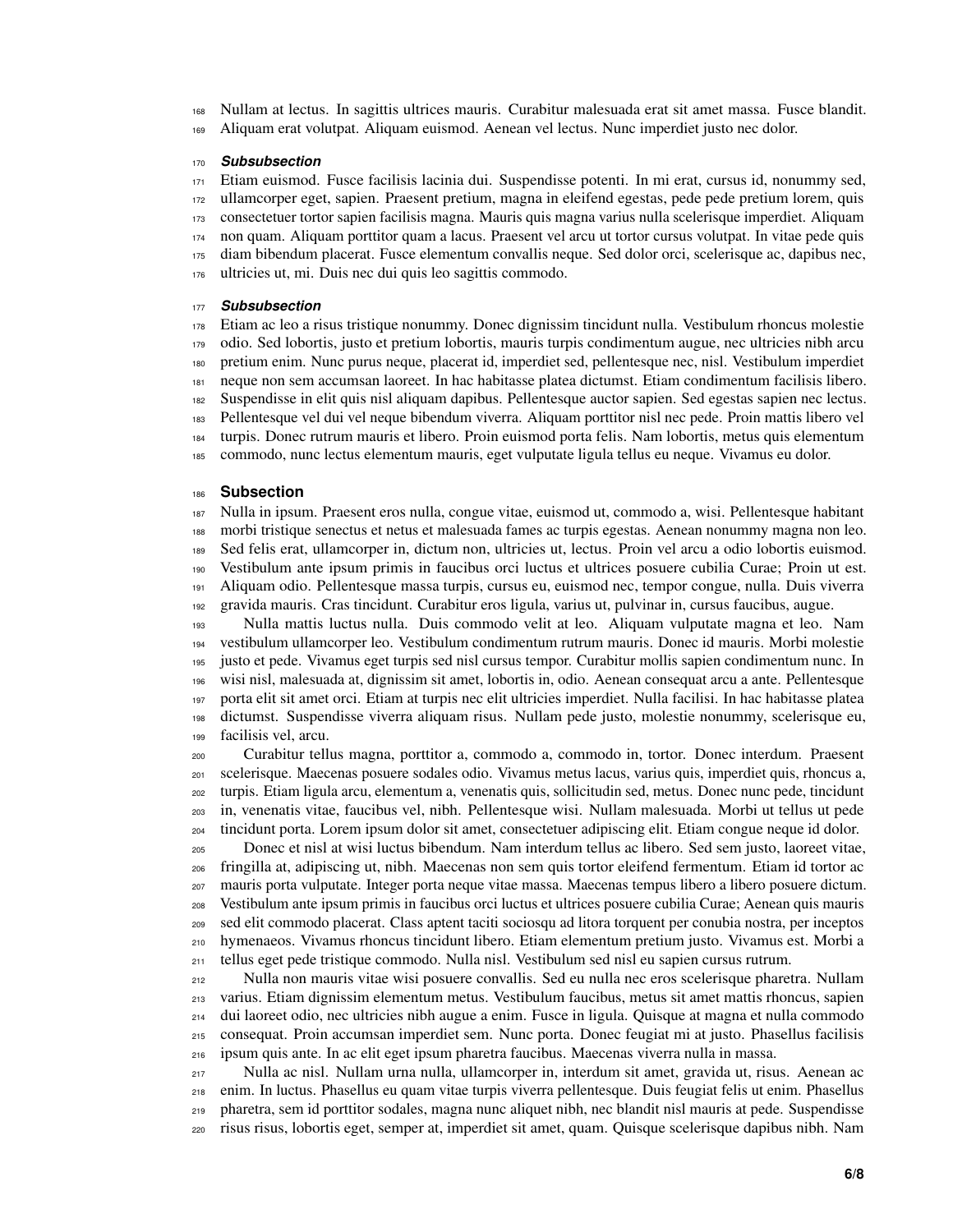enim. Lorem ipsum dolor sit amet, consectetuer adipiscing elit. Nunc ut metus. Ut metus justo, auctor at, ultrices eu, sagittis ut, purus. Aliquam aliquam.

# **CONCLUSIONS**

 Suspendisse vitae elit. Aliquam arcu neque, ornare in, ullamcorper quis, commodo eu, libero. Fusce sagittis erat at erat tristique mollis. Maecenas sapien libero, molestie et, lobortis in, sodales eget, dui. Morbi ultrices rutrum lorem. Nam elementum ullamcorper leo. Morbi dui. Aliquam sagittis. Nunc placerat. Pellentesque tristique sodales est. Maecenas imperdiet lacinia velit. Cras non urna. Morbi eros pede, suscipit ac, varius vel, egestas non, eros. Praesent malesuada, diam id pretium elementum, eros sem dictum tortor, vel consectetuer odio sem sed wisi.

## **Subsection**

 Sed feugiat. Cum sociis natoque penatibus et magnis dis parturient montes, nascetur ridiculus mus. Ut pellentesque augue sed urna. Vestibulum diam eros, fringilla et, consectetuer eu, nonummy id, sapien. Nullam at lectus. In sagittis ultrices mauris. Curabitur malesuada erat sit amet massa. Fusce blandit. Aliquam erat volutpat. Aliquam euismod. Aenean vel lectus. Nunc imperdiet justo nec dolor.

## *Subsubsection*

 Etiam euismod. Fusce facilisis lacinia dui. Suspendisse potenti. In mi erat, cursus id, nonummy sed, ullamcorper eget, sapien. Praesent pretium, magna in eleifend egestas, pede pede pretium lorem, quis consectetuer tortor sapien facilisis magna. Mauris quis magna varius nulla scelerisque imperdiet. Aliquam non quam. Aliquam porttitor quam a lacus. Praesent vel arcu ut tortor cursus volutpat. In vitae pede quis diam bibendum placerat. Fusce elementum convallis neque. Sed dolor orci, scelerisque ac, dapibus nec, ultricies ut, mi. Duis nec dui quis leo sagittis commodo.

#### *Subsubsection*

 Etiam ac leo a risus tristique nonummy. Donec dignissim tincidunt nulla. Vestibulum rhoncus molestie odio. Sed lobortis, justo et pretium lobortis, mauris turpis condimentum augue, nec ultricies nibh arcu pretium enim. Nunc purus neque, placerat id, imperdiet sed, pellentesque nec, nisl. Vestibulum imperdiet neque non sem accumsan laoreet. In hac habitasse platea dictumst. Etiam condimentum facilisis libero. Suspendisse in elit quis nisl aliquam dapibus. Pellentesque auctor sapien. Sed egestas sapien nec lectus. Pellentesque vel dui vel neque bibendum viverra. Aliquam porttitor nisl nec pede. Proin mattis libero vel turpis. Donec rutrum mauris et libero. Proin euismod porta felis. Nam lobortis, metus quis elementum commodo, nunc lectus elementum mauris, eget vulputate ligula tellus eu neque. Vivamus eu dolor.

## **Subsection**

 Nulla in ipsum. Praesent eros nulla, congue vitae, euismod ut, commodo a, wisi. Pellentesque habitant morbi tristique senectus et netus et malesuada fames ac turpis egestas. Aenean nonummy magna non leo. Sed felis erat, ullamcorper in, dictum non, ultricies ut, lectus. Proin vel arcu a odio lobortis euismod. Vestibulum ante ipsum primis in faucibus orci luctus et ultrices posuere cubilia Curae; Proin ut est. Aliquam odio. Pellentesque massa turpis, cursus eu, euismod nec, tempor congue, nulla. Duis viverra gravida mauris. Cras tincidunt. Curabitur eros ligula, varius ut, pulvinar in, cursus faucibus, augue.

 Nulla mattis luctus nulla. Duis commodo velit at leo. Aliquam vulputate magna et leo. Nam vestibulum ullamcorper leo. Vestibulum condimentum rutrum mauris. Donec id mauris. Morbi molestie justo et pede. Vivamus eget turpis sed nisl cursus tempor. Curabitur mollis sapien condimentum nunc. In wisi nisl, malesuada at, dignissim sit amet, lobortis in, odio. Aenean consequat arcu a ante. Pellentesque porta elit sit amet orci. Etiam at turpis nec elit ultricies imperdiet. Nulla facilisi. In hac habitasse platea dictumst. Suspendisse viverra aliquam risus. Nullam pede justo, molestie nonummy, scelerisque eu, facilisis vel, arcu.

 Curabitur tellus magna, porttitor a, commodo a, commodo in, tortor. Donec interdum. Praesent scelerisque. Maecenas posuere sodales odio. Vivamus metus lacus, varius quis, imperdiet quis, rhoncus a, turpis. Etiam ligula arcu, elementum a, venenatis quis, sollicitudin sed, metus. Donec nunc pede, tincidunt in, venenatis vitae, faucibus vel, nibh. Pellentesque wisi. Nullam malesuada. Morbi ut tellus ut pede tincidunt porta. Lorem ipsum dolor sit amet, consectetuer adipiscing elit. Etiam congue neque id dolor.

 Donec et nisl at wisi luctus bibendum. Nam interdum tellus ac libero. Sed sem justo, laoreet vitae, fringilla at, adipiscing ut, nibh. Maecenas non sem quis tortor eleifend fermentum. Etiam id tortor ac